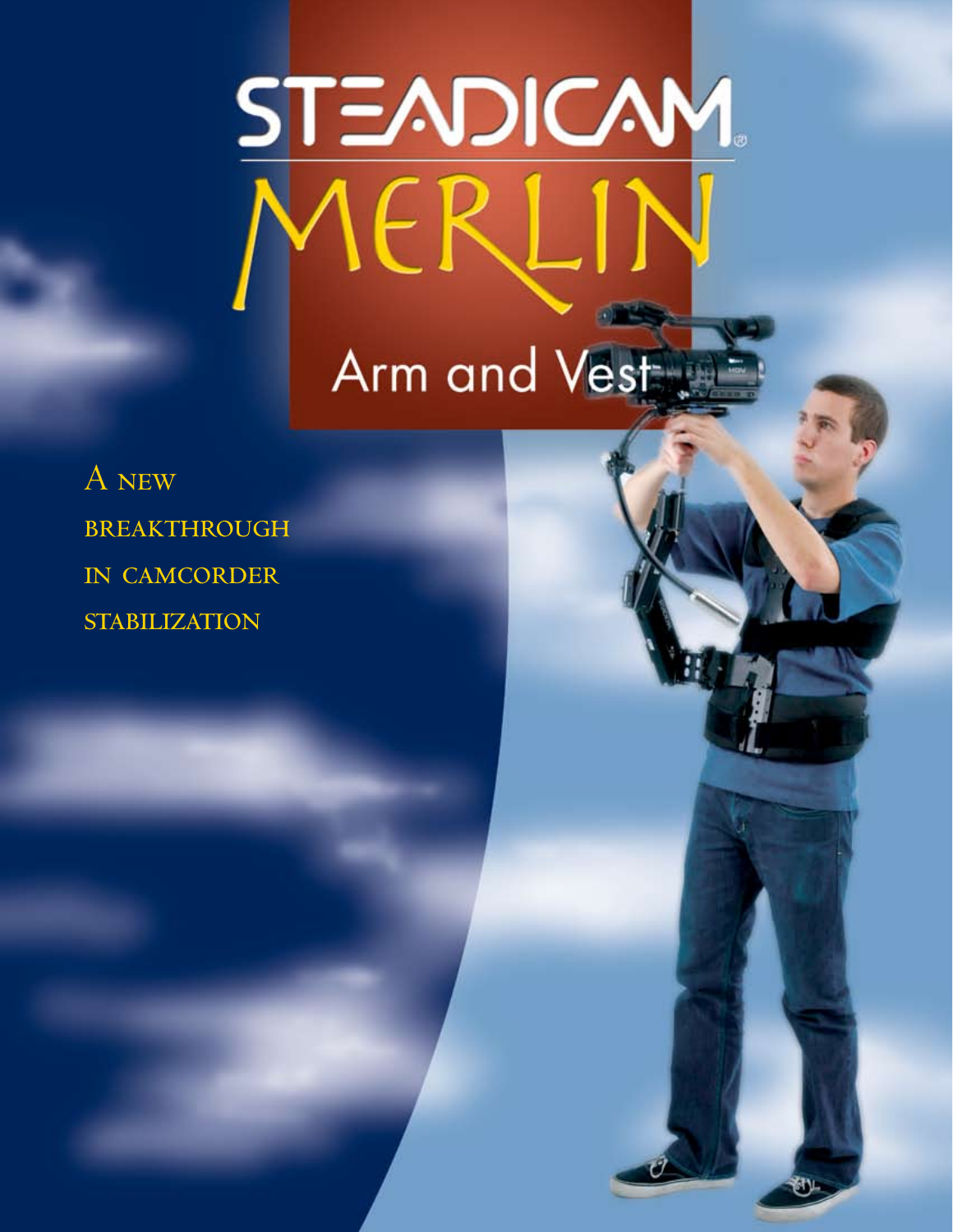## The Steadicam **Merlin, Arm and Vest**

#### **THE STEADICAM MERLIN and the NEW SIX-BEARING METAL GIMBAL**

The Merlin is by far the world's lightest and most advanced hand-held stabilizer. Ultra-rigid aluminum construction enables stable moving shots at unprecedented focal lengths, and Garrett's unique Folding-Caliper hinge extends and retracts to balance cameras as light as one-half pound, yet automatically seeks the compact storage position.

> By itself Merlin weighs just 13 ounces (.36kg) without its stainless steel add-on weights. With the standard gimbal, Merlin was rated to carry camcorders weighing only as much as six pounds (2.7 kg)

Now, with the new, precision-machined Six-Bearing Metal Gimbal and a few additional weights, Merlin can balance camcorders weighing as much as seven pounds (3.2kg). Of course the additional weight will require a great deal more effort. The Merlin manual and video teach techniques that help share the load with both hands, and this works for grabbing those quick, spectacular moving shots, but shooting entire weddings, or sporting events or theatrical performances can become quite strenuous, even with lighter cameras.

Enter the new Merlin Arm and Vest!

#### **THE MERLIN BECOMES WEIGHTLESS!**

THE New MERLIN ARM and VEST makes extended shooting nearly effortless.

Now Tiffen introduces the worlds most advanced ultra-light Arm and Vest. Even with heavy cameras – up to seven pounds (3.2kg) with the optional Metal Gimbal – your Merlin can now fly

for hours without undue fatigue, and preserve all the flexibility and reach of your own arms.

The Merlin Vest is the lightest and thinnest ever made – it can even be worn under a tuxedo jacket – and it's designed to fit the entire gamut of human sizes and shapes. For 23kg eight-year-olds or 150kg linebackers, the Merlin Vest provides complete comfort and functionality for extended productions and long continuous shots. All adjustments are 'no-tools, including the right-arm/left-arm.

The Merlin Arm is ultra-light and extremely capable. It's a 7/8 scale version of its big brothers, the Flyer, G-50 and G-70 arms, and provides the same legendary performance and flexibility including instant, knob-adjustable control of lifting power for camera payloads between 2.5 and 7 lbs. (1.1 to 3.2 kg) The Merlin Arm also provides enormous vertical lifting range (28" or 71cm) and full 'iso-elasticity' so you'll need only ounces of force to maintain the highest or lowest lens heights (way above the head to below the waist) Like its big brothers, the Merlin Arm includes two-axis adjustment of the arm-to-body angle so that people of differing shapes can adjust the lifting angle to their most comfortable posture.

Together The Merlin Arm and Vest actually increase your shooting options. You can ease the Merlin back against your body and shoot 'handheld', with both hands on the camera, and fly seamlessly back off the shoulder and continue moving. With practice you can even fly the Merlin one-handed right off of the mounting post during a shot (docking the arm to the vest with the other hand) and execute those unique Merlin shot opportunities – ultra-low- or ultra-high-angles – and then ease it back onto the arm to continue the shot.

The Six-Bearing Metal Gimbal, and the Merlin Arm and Vest are the first releases of a suite of planned Merlin Accessories that will further enhance the professional capabilities of the world's lightest and most advanced camcorder stabilizer: The Steadicam Merlin.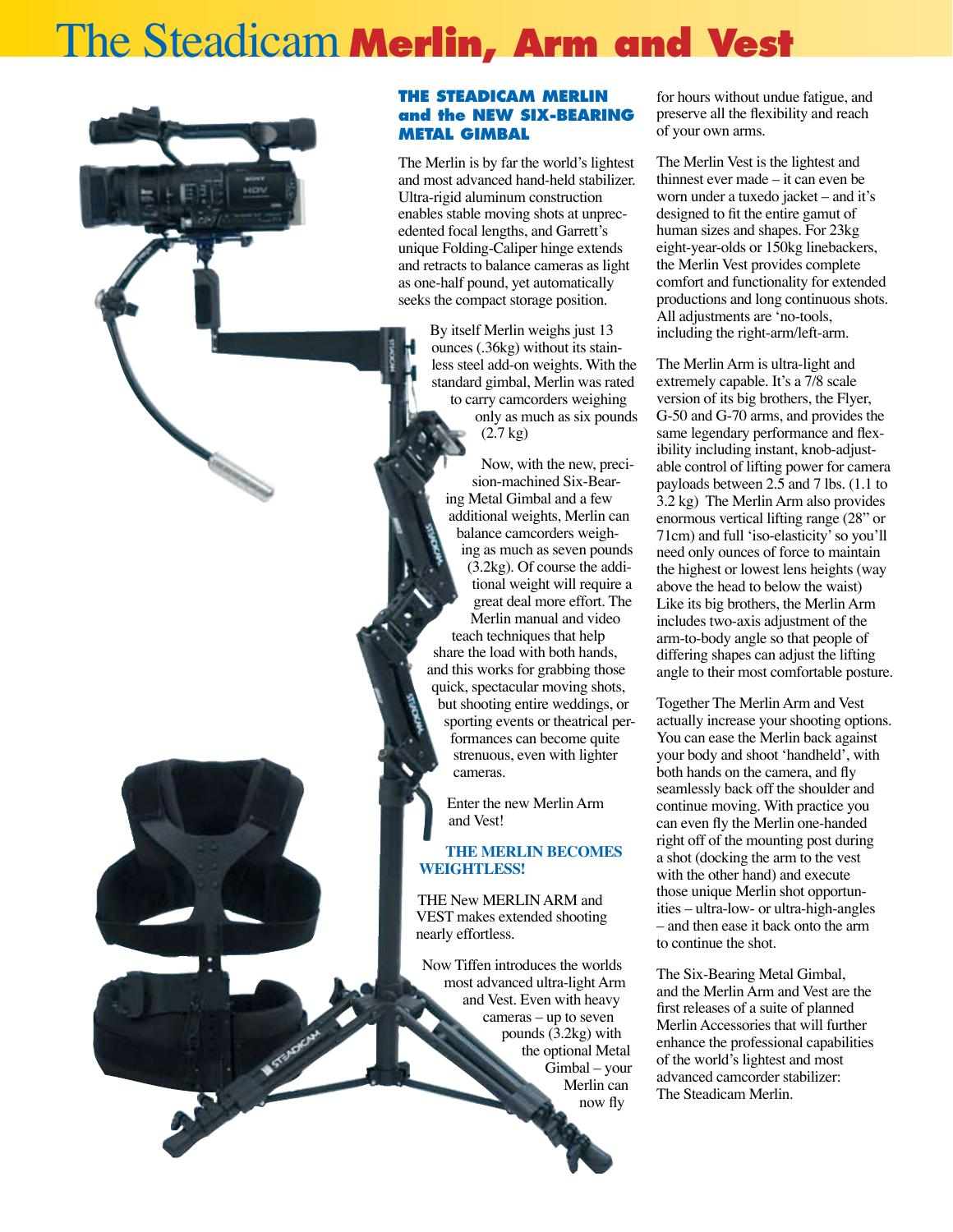#### **Specifications: MERLIN:**

- Folded size, without weights: 3.5 x 2 x 11" (8.5 x 5 x 27cm)
- Open size:  $3.5 \times 3.5 \times 7$ " (8.5 x 8.5 x 18cm) (min. arc) to 13.5" (35cm) (max. arc)
- Weight by itself: 13 oz (360 grams).
- Rigid all-aluminum construction "supports telephoto shooting"
- Micrometer stage for precise horizontal balance
- Precision caliper-adjusted vertical balance
- Patent pending 'Folding-Caliper' spar geometry automatically seeks true folding position
- Ultra-light: (weighs one third of nearest competitor!) (by itself weighs less than a can of soda)
- Tough, modular, user-serviceable construction



#### **ARM:**

- Total Payload: Knob-adjustable from 4 to 15 lbs (1.8 to 6.8 kg).
- Arm Weight: 5.1 lbs (2.3 kg)
- Lifting Range: 28 vertical inches (71 cm)
- Mounting: Two axis adjustment of arm-tobody angle, with quick-release right-hand/ left-hand changeover



#### **VEST:**

- Weight: 2.6 lbs (1.179 kg)
- Size Range: Fits the widest variety of human shapes and sizes of any Steadicam vest (from 23 kg 8-year-olds to 150 kg linebackers!)
- Fasteners: Thin, all-hook and loop fasteners permit unobtrusive use and ultra-compact disassembly and transport.

#### The STEADICAM<sup>®</sup> MERLIN™

is ultra-light, ultra-rigid, ultra precise, folds spectacularly and is beautiful – in short, the ideal instrument for today's videographers with camcorders weighing less than 5 pounds. For documentaries, weddings, news segments, commercials, even low-budget features, the Merlin shines. In practiced hands, it performs as impres-





sively as the big \$60,000 Steadicam, yet remains ultimately unobtrusive. The Merlin is not only stable, it is also an inherently graceful way to hold a camera –not only for big moves and running around, but also for those subtle, imperceptible and elegant displacements of the lens that cannot be achieved any other way.



And now, with the new Merlin Arm and Vest, you'll be able to shoot longer and 'fly' more easily and precisely than with anything else on the market.